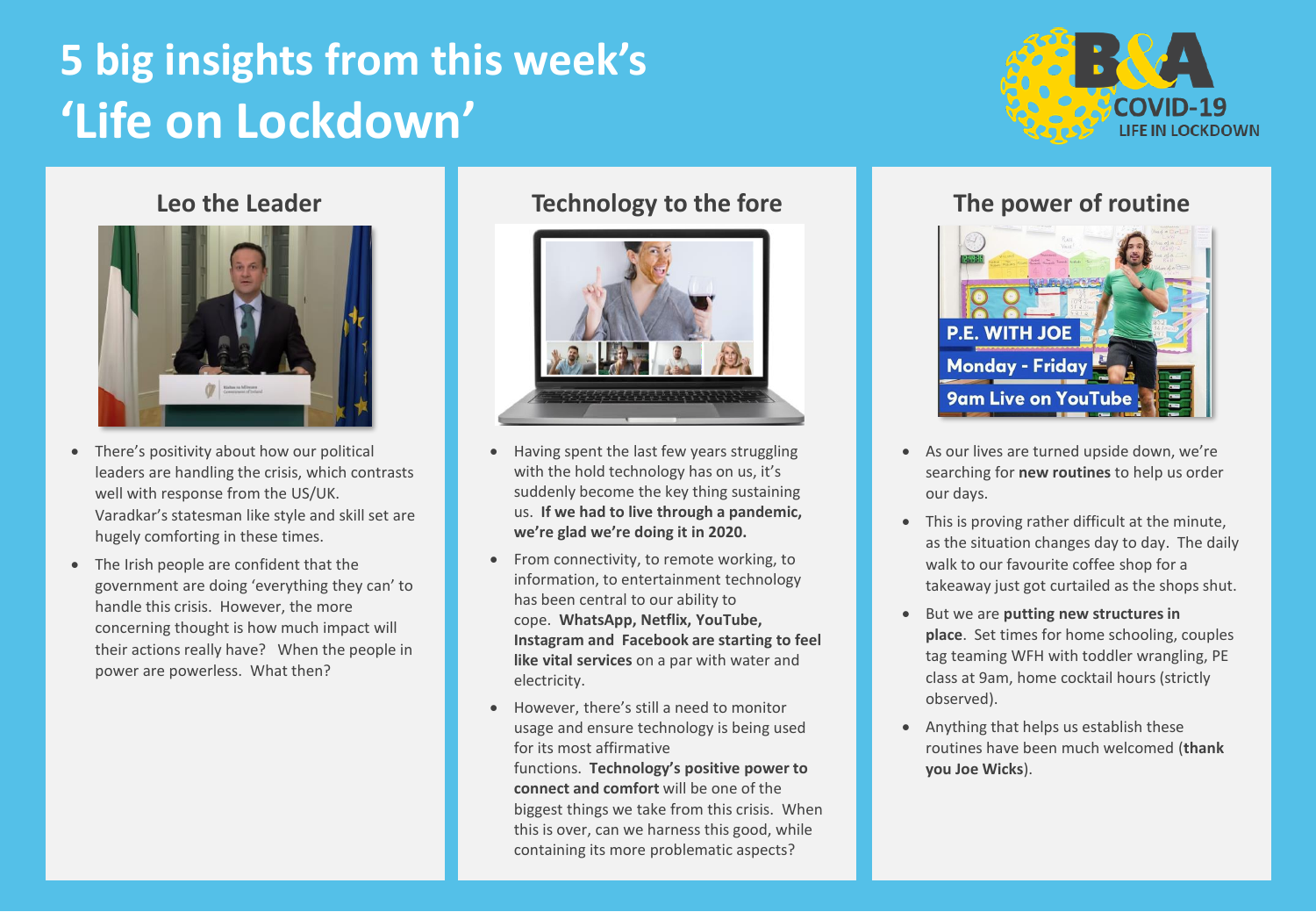

## **Hello from the trenches Anger management**



- We're still in the **early stages** of this crisis and reeling from the speed with which our reality has changed. In the main, **we're holding up better than we would have anticipated**.
- The additional restrictions have been a blow, **but we've been more resourceful, more pro-active, more supportive of each other, more resilient** than perhaps we thought we would be.
- However **mood management is a challenge**. There are low points through the day (often first thing in the morning and waiting for the Covid-19 'numbers' in the evening). 'Waves of emotion' threaten to overwhelm us at various points.
- Sustaining our **mental health in the longer term** will be very difficult, especially as the situation deteriorates.
- We're **clinging fiercely to the things that will keep us on track**. Exercise, getting outside, our gardens (for those lucky enough to have them), escapist entertainment, chats with loved ones.



- There's a **lot of anger** under the surface, looking for a channel.
- At the minute those not practicing social distancing are a (legitimate) target for this anger.
- As the crisis progresses, it's safe to say that **anyone not behaving responsibly (including brands and big companies) will be judged harshly for it.**
- The Coronavirus itself is a difficult one. A virus is a strange enemy to have; faceless, unresponsive, inhuman. Our anger is irrelevant to it.
- The explosion of memes that are pinging through WhatsApp groups as we speak are an interesting way of dealing with the issue. They are our way of breaking the tension, neutralising the impact. **The virus might attack our bodies, but it will never overcome our spirit** if we keep finding ways of poking fun at it and its impact.